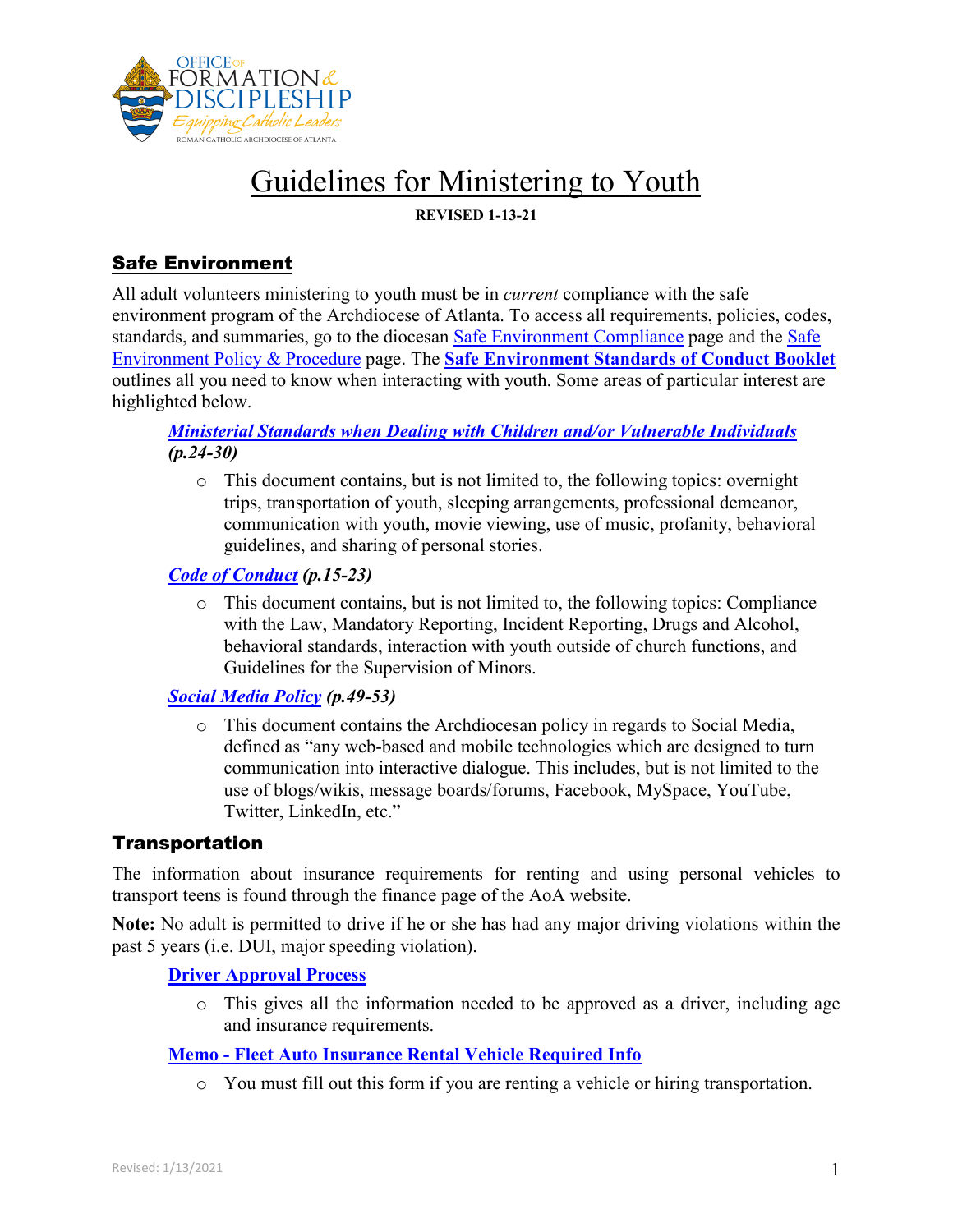

### **REVISED 1-13-21**

# General Guidelines

#### **Adult Volunteers**

- 1. All adult volunteers must be in *current* compliance with the safe environment program of the Archdiocese of Atlanta.
- 2. No adult is permitted to work with children or youth until this screening is complete and the pastor, or his designated leader, has given his approval.
- 3. Information on how to obtain and complete this program is available on the [Safe](https://archatl.com/ministries-services/safe-environment/safe-environment-compliance/)  [Environment Compliance Page](https://archatl.com/ministries-services/safe-environment/safe-environment-compliance/) or contact the Safe Environment Office at 404 920-7550.

### **Faith Formation**

- 4. All adults working with youth are encouraged to be actively involved in continued formation of their own faith.
- 5. As catechists, all youth ministry volunteers should be working toward Catechist Certification.
- 6. Catechesis is to be rooted in the Catechism, Dogma, and Traditions of the Catholic Church.

### **Chaperone Responsibilities**

- 7. Recommended adult / youth ratio:
	- o Middle School 1 to 8 (with a minimum of 2 adults)
	- $\circ$  High School 1 to 10 (with a minimum of 2 adults)
- 8. Chaperones should be at least 5 years older than the oldest youth in the group they are chaperoning.
- 9. The responsibility of the Youth Minister is not complete until all youth are in the care of the parent, guardian, or parent-designee.
- 10. In the event of an emergency that requires the absence of the youth minister, a contingency plan must include an appropriate and clear transfer of responsibility to another adult.
	- o Notify the pastor of this transfer of responsibility.
- 11. The Youth Minister and/or chaperones should at all times know the location of the youth for whom they are responsible.
- 12. Behavior expectations should be outlined in a code of conduct relevant to the event to include boundaries as to where youth are allowed to be, with whom, and at what times.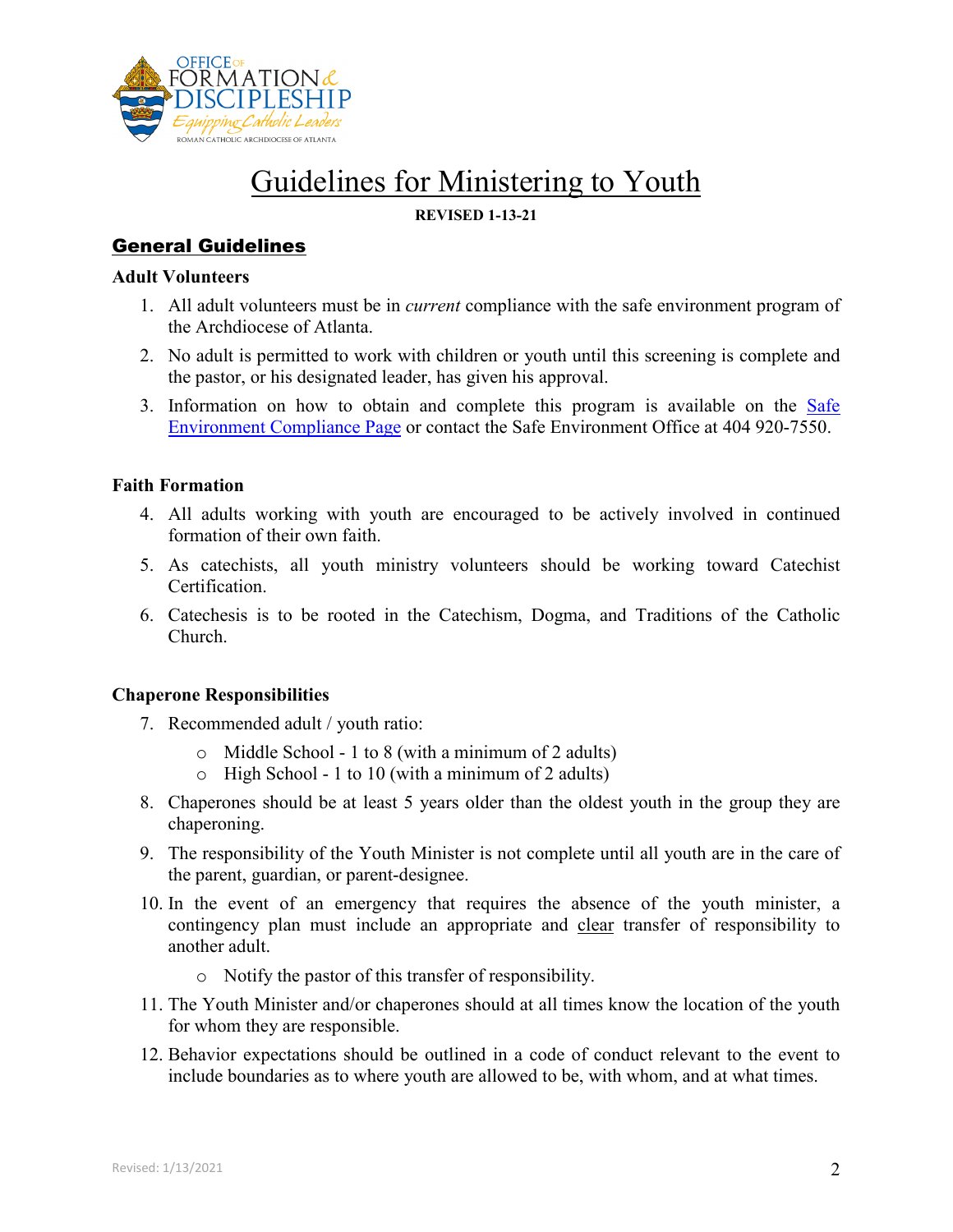

### **REVISED 1-13-21**

13. There must be a minimum of two adults at all youth activities. No adult should be alone with a single youth. Contingency plans for emergency situations must take this into account. Such a contingency plan would require more adult support.

### **Pastoral Care of Youth:**

14. Maintain your role as an adult, not a peer.

- a. It is acceptable to go to youth sporting events, drama performances, school activities, etc. but not acceptable to go to their parties or social events as if you are one of their peers.
- b. If a youth seeks advice from an adult, exercise good judgment and follow the [Safe](https://archatl.com/ministries-services/safe-environment/policies-and-procedures/) [Environment Code of Standards Booklet](https://archatl.com/ministries-services/safe-environment/policies-and-procedures/) in this regard.
- c. Counseling is to be left to qualified and licensed professionals. Serious concerns should be communicated to the youth and his or her parents and documented for parish records.

# Permission Slips

These permission form templates are available through the [Waivers and Forms page](https://www.atlyouth.org/waivers-forms) of the [Archdiocesan Youth Ministry](https://www.atlyouth.org/) webpage and on the [Office of Communications](https://archatl.com/offices/communications/) webpage.

- 15. Permission to Contact Youth: this form is required to be able to communicate with youth via email, text or social media. E-signatures are acceptable.
	- o [English](https://2nix922u0v5c1unycf149lry-wpengine.netdna-ssl.com/wp-content/uploads/2020/07/aoa-permission-to-contact-youth-july-2020.pdf)
	- o [Spanish](https://2nix922u0v5c1unycf149lry-wpengine.netdna-ssl.com/wp-content/uploads/2020/08/aoa-permission-to-contact-youth-form-es-fillable-20200729.pdf)
- 16. Annual Medical Release: This annual form should be kept on file at the parish. A copy should be attached to all permission trip forms when leaving church property.
	- o [English](https://888a8631-c16d-4323-a682-c9b5daa9f1bb.filesusr.com/ugd/4ece7d_e0f100092f834ac9ad06112de9c453d2.pdf)
	- o [Spanish](https://888a8631-c16d-4323-a682-c9b5daa9f1bb.filesusr.com/ugd/4ece7d_343e1bc724eb4be2aef12623b306c966.pdf)
- 17. Parental Consent & Emergency Medical Release: This form is used for youth events outside the parish setting or overnight events.
	- o [English](https://888a8631-c16d-4323-a682-c9b5daa9f1bb.filesusr.com/ugd/4ece7d_cfaa113b8459478f9ef186dc90fa3274.pdf)
	- o [Spanish](https://888a8631-c16d-4323-a682-c9b5daa9f1bb.filesusr.com/ugd/4ece7d_248585ebdf474e4883ac296a3e692fca.pdf)
- 18. Adult Consent & Release for Medical Treatment: This form is used for *adults* going on a Youth Ministry sponsored event. This gives you vital information and emergency contacts in the event of an emergency involving an adult chaperone or leader.
	- o [English](https://888a8631-c16d-4323-a682-c9b5daa9f1bb.filesusr.com/ugd/4ece7d_ab1ef64f402f49d6a9ac989870a740fd.pdf)